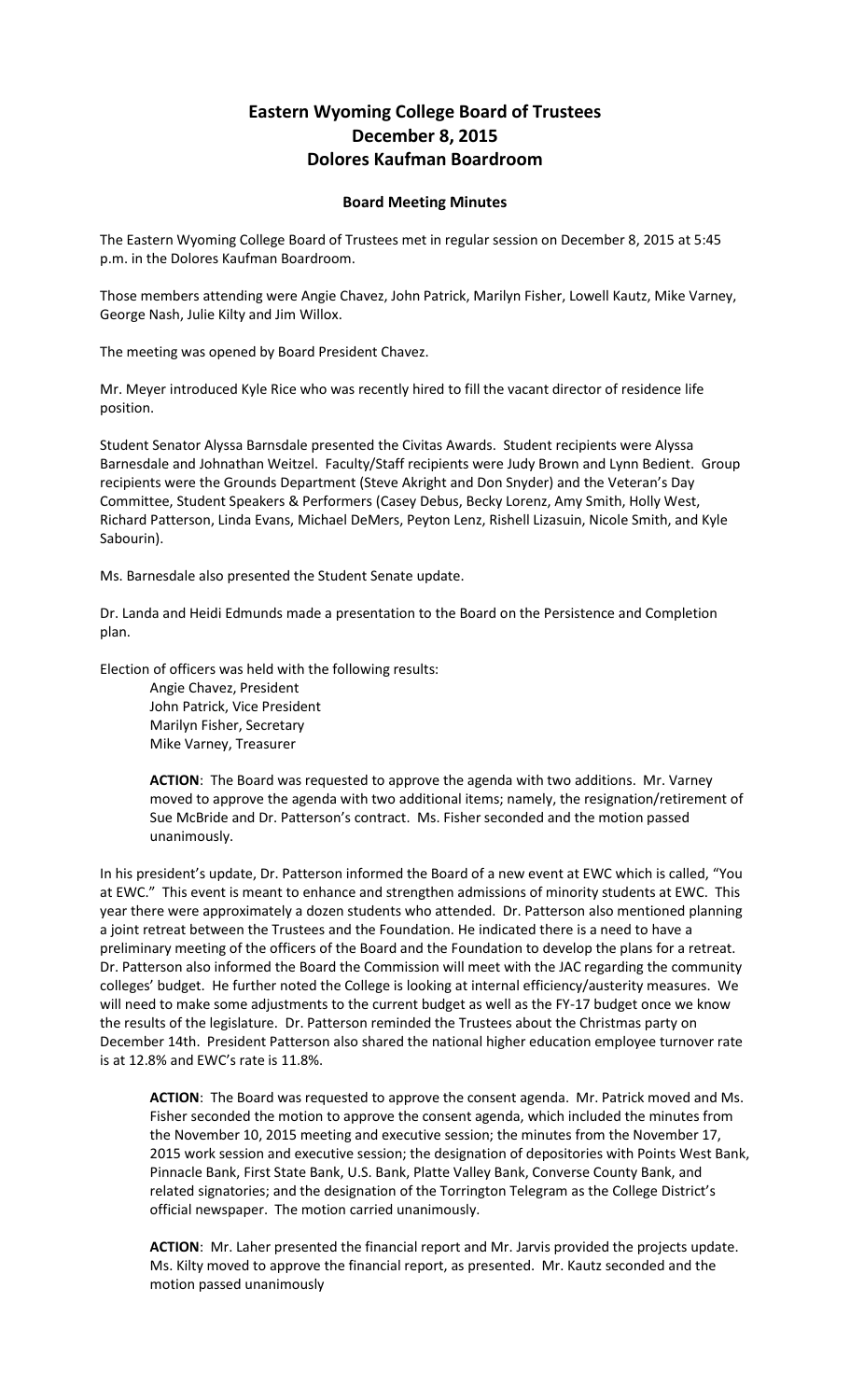**ACTION**: The Trustees were reminded that the appointment of two Wyoming Association of Community College Trustees board representatives is held annually at the December organizational meeting. Mike Varney and John Patrick currently serve in this capacity. Ms. Fisher moved to reappoint Mr. Varney and Mr. Patrick as the Board's representatives to the WACCT; seconded. Motion carried unanimously.

**ACTION**: Every December the Board of Trustees appoint a representative to the Board of Cooperative Educational Services. Ms. Chavez is the current representative. Mr. Varney moved to reappoint Ms. Chavez; seconded by Mr. Nash. Motion carried unanimously.

**ACTION**: Mr. Laher requested the Board appoint him to serve as the assistant to the treasurer of the Board. Mr. Laher indicated from time to time it is necessary for him to sign financial documents under this title as required by banking institutions. Ms. Fisher moved to appoint Ron Laher, EWC Vice President for Administrative Services as the Assistant to the Treasurer of the Board of Trustees; seconded by Mr. Varney. Motion carried unanimously.

**ACTION**: The Trustees completed their disclosure statements pursuant to W.S. 6-5-118.

**ACTION**: Dr. Cogdill requested the Board consider a proposal to increase the Student Activity and Use Fees for Torrington and Douglas students beginning with the 2016-17 academic year from \$24 per credit hour to \$28 per credit hour. The breakdown for the fee increase is as follows:

- **Student Support (supports scholarship funds):** Increase from \$4/hr. to \$5/hour.
- **Student Activities (admission to sporting, fine arts, recreational, and leisure activities for all Torrington & Douglas campus students):** Increase from \$4/hr. to \$6/hr.
- **Instructional Support (supports general educational costs):** Increase from \$8/hr. to \$9/hr.
- **Technology Fee (support and upgrade technology infrastructure):** No increase. Dr. Cogdill indicated the increase in Student Activities and Use Fees was approved by the EWC Student Senate. Mr. Willox suggested the fees need to be reviewed on a regular basis rather than after 12 years. Mr. Patrick moved and Mr. Kautz seconded the motion to approve increasing the Student Activity and Use Fees to \$28 per credit hour, as presented. Motion was unanimously passed.

**ACTION**: The Scholarship & Grants Budget for FY-17 was brought before the Board for their consideration. Mr. Laher highlighted the changes to the budget. Ms. Fisher moved to approve the FY-17 Scholarship and Grants Budget, as presented. Mr. Varney seconded and the motion was unanimously passed.

**ACTION**: The Board was requested to consider moving forward with the planning and construction of the Agricultural building. Mr. Patrick stated he felt the Foundation soundly supported proceeding with the current floor plan, as discussed. Mr. Patrick moved with the Board's current understanding of the project directs the administration to proceed with the planning and construction of the Agricultural building using available resources from the College, the general obligation bond, and the EWC Foundation, as presented. Mr. Nash seconded. Motion passed unanimously.

**ACTION**: Mr. Kautz then moved to direct the administration to proceed with the assessment and planning related to the Agricultural program, as presented. Ms. Fisher seconded and the motion was passed unanimously.

**ACTION**: Mr. Laher requested the Board consider the lease agreement between EWC and the EWC Foundation for the Nighswonger property. David Evans noted some minor amendments needed to be made. Mr. Varney moved to approve the lease agreement, as amended. Mr. Nash seconded and the motion carried unanimously.

**ACTION**: The Board was informed that Sue McBride, Douglas Campus Director submitted her letter of resignation and retirement effective at the end of her current contract of June 30, 2016. Mr. Patrick moved to accept the request to resign; second by Ms. Fisher. Motion carried unanimously.

**ACTION**: The Board considered extending President Patterson's contract beyond his current one. Mr. Patrick proposed the Board offer Dr. Patterson a contract which closely mirrors his